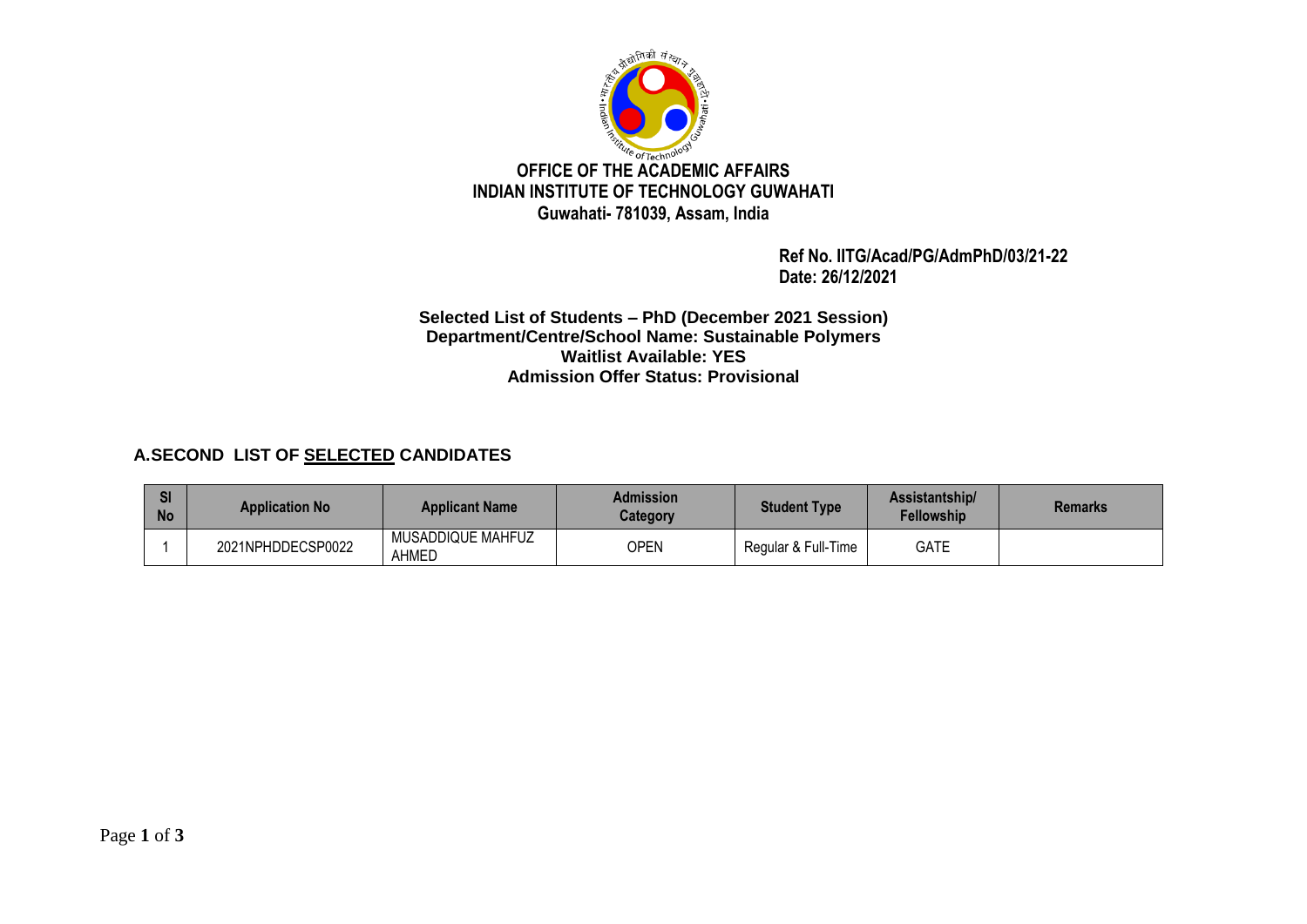## **B. FIRST LIST OF SELECTED CANDIDATES**

| SI<br><b>No</b> | <b>Application No</b> | <b>Applicant Name</b>                   | <b>Admission</b><br><b>Category</b> | <b>Student Type</b>            | Assistantship/<br>Fellowship | <b>Remarks</b>                                                                                   |
|-----------------|-----------------------|-----------------------------------------|-------------------------------------|--------------------------------|------------------------------|--------------------------------------------------------------------------------------------------|
|                 | 2021NPHDDECSP0018     | <b>ANIRUDDHA</b>                        | OPEN                                | Regular & Full-<br><b>Time</b> | GATE                         | · Bachelor degree marksheet not<br>submitted                                                     |
| 2               | 2021NPHDDECSP0009     | <b>AKSHAY KUMAR</b><br>DIPCHAND SALUNKE | <b>OPEN</b>                         | Regular & Full-<br>Time        | <b>GATE</b>                  | • Gate score card not submitted                                                                  |
| 3               | 2021NPHDDECSP0004     | AMRIT PRITAM ROUT                       | <b>OPEN</b>                         | Regular & Full-<br>Time        | <b>GATE</b>                  | • Marksheet and certificate of MTech<br>are to be submitted                                      |
|                 | 2021NPHDDECSP0001     | ARUN PRATAP SINGH                       | <b>EWS</b>                          | Regular & Full-<br>Time        | <b>GATE</b>                  | • Master degree certificate not<br>submitted                                                     |
| 5               | 2021NPHDDECSP0023     | DEEPAK YADAV                            | OBC-NCL                             | Regular & Full-<br>Time        | <b>GATE</b>                  | • Master degree certificate not<br>submitted<br>• Updated OBC-NCL certificate to be<br>submitted |
| 6               | 2021NPHDDECSP0024     | <b>SONAM KARDAM</b>                     | <b>SC</b>                           | Regular & Full-<br>Time        | <b>GATE</b>                  |                                                                                                  |

## **C. LIST OF SELECTED CANDIDATES UNDER PROJECT MODE**

| <b>SI</b><br><b>No</b> | <b>Application No</b> | <b>Applicant Name</b>  | <b>Project Code</b> | <b>Student Type</b> | Assistantship/<br><b>Fellowship</b> | <b>Remarks</b> |
|------------------------|-----------------------|------------------------|---------------------|---------------------|-------------------------------------|----------------|
|                        | 2021NPHDDECSP0006     | PARUL SHUKLA           | PM SP VK            | Project Mode        | From Project                        |                |
|                        | 2021NPHDDECSP0008     | <b>MANDAVI GOSWAMI</b> | PM SP VK            | Project Mode        | <b>From Project</b>                 |                |